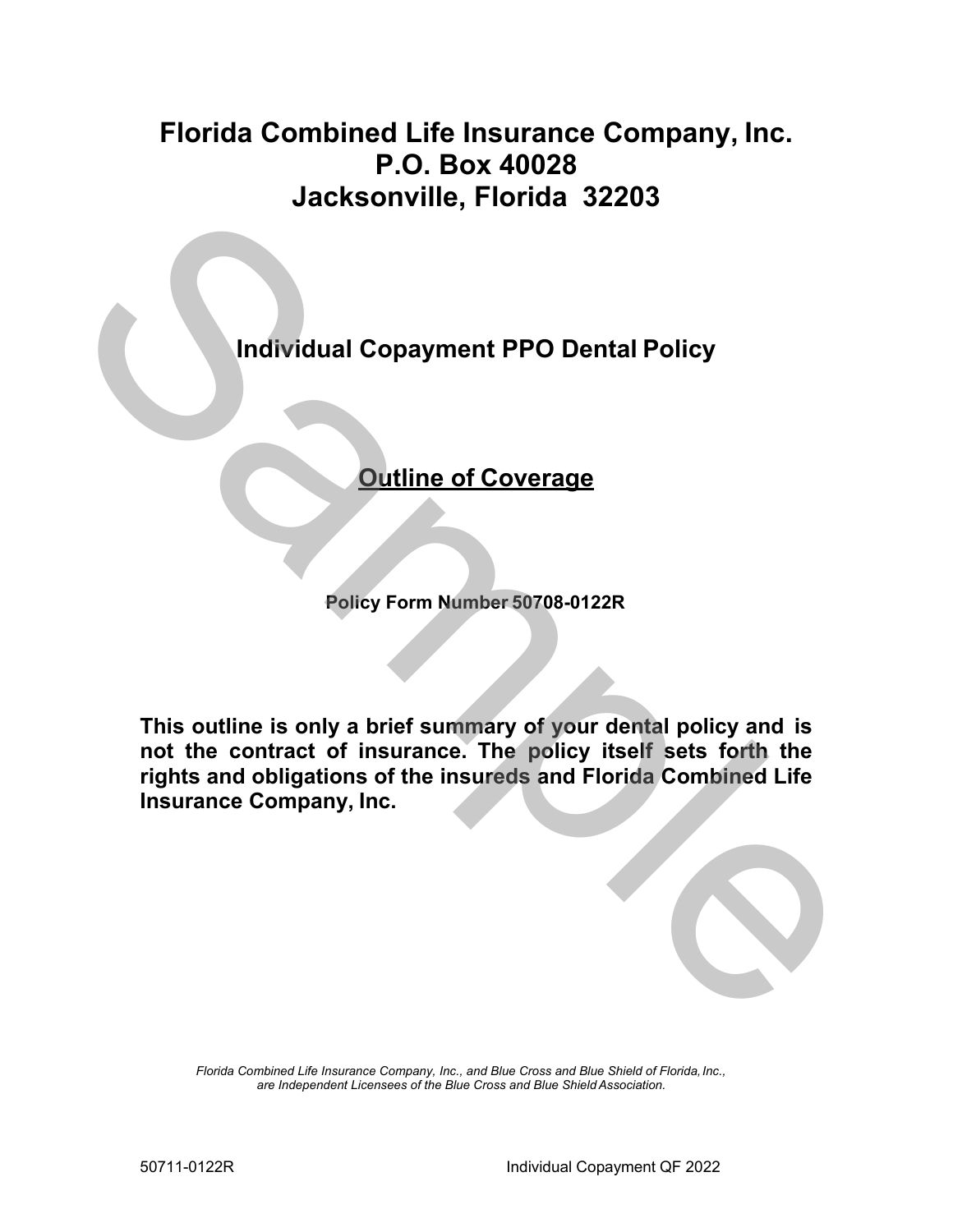### **OUTLINE OF COVERAGE**

 Be certain to read your policy thoroughly. This Outline of Coverage is only abrief Insurance Company, Inc. (FCL). summary of your policy and is not the contract of insurance. The policy itself sets forth the rights and obligations of the insureds and Florida Combined Life

 If, after examination of your policy, you are not satisfied with any of its termsor date and receive a full refund of all premiums. conditions, you may return the policy to us within ten (10) days of the delivery

 specifically provided in this policy, subject to all its terms, conditions,limitations and exclusions. FCL agrees to provide to covered individuals the dental insurance benefits

### **BENEFITS**

**PEDIATRIC DEDUCTIBLE:** \$25 per person per calendar year **ADULT DEDUCTIBLE** \$50 per person per calendar year for Basic and Major Services. Does not apply to Preventive Services.

**MAXIMUM PEDIATRIC BENEFIT:** Unlimited

**MAXIMUM ADULT BENEFIT:** \$1,000 per person per calendar year

LISTED BELOW IS ONLY A BRIEF SUMMARY OF YOUR DENTAL COVERAGE. PLEASE REFER TO THE POLICY FOR A COMPLETE DESCRIPTION OF BENEFITS, LIMITATIONS AND EXCLUSIONS. iou une riginal and voligations of the insulation of the insulation of the texninalism of your policy, you are not satisfied with any of its terms conditions, you ment of a light end in the policy to us within then (10) da

### **COVERED SERVICES:**

- − Exams
- − Cleanings
- − X-rays
- − Fluoride treatment (Pediatric only)
- − Sealants (Pediatric only)
- − Fillings; amalgam (silver) and composite (white)
- − Space Maintainers (Pediatric only)
- − Extractions
- − Endodontics (root canal)
- − Oral Surgery
- − General anesthesia
- − Periodontal (gum) treatment
- and Dentures − Initial insertion, replacement and repairs to Crowns, Bridges,Partials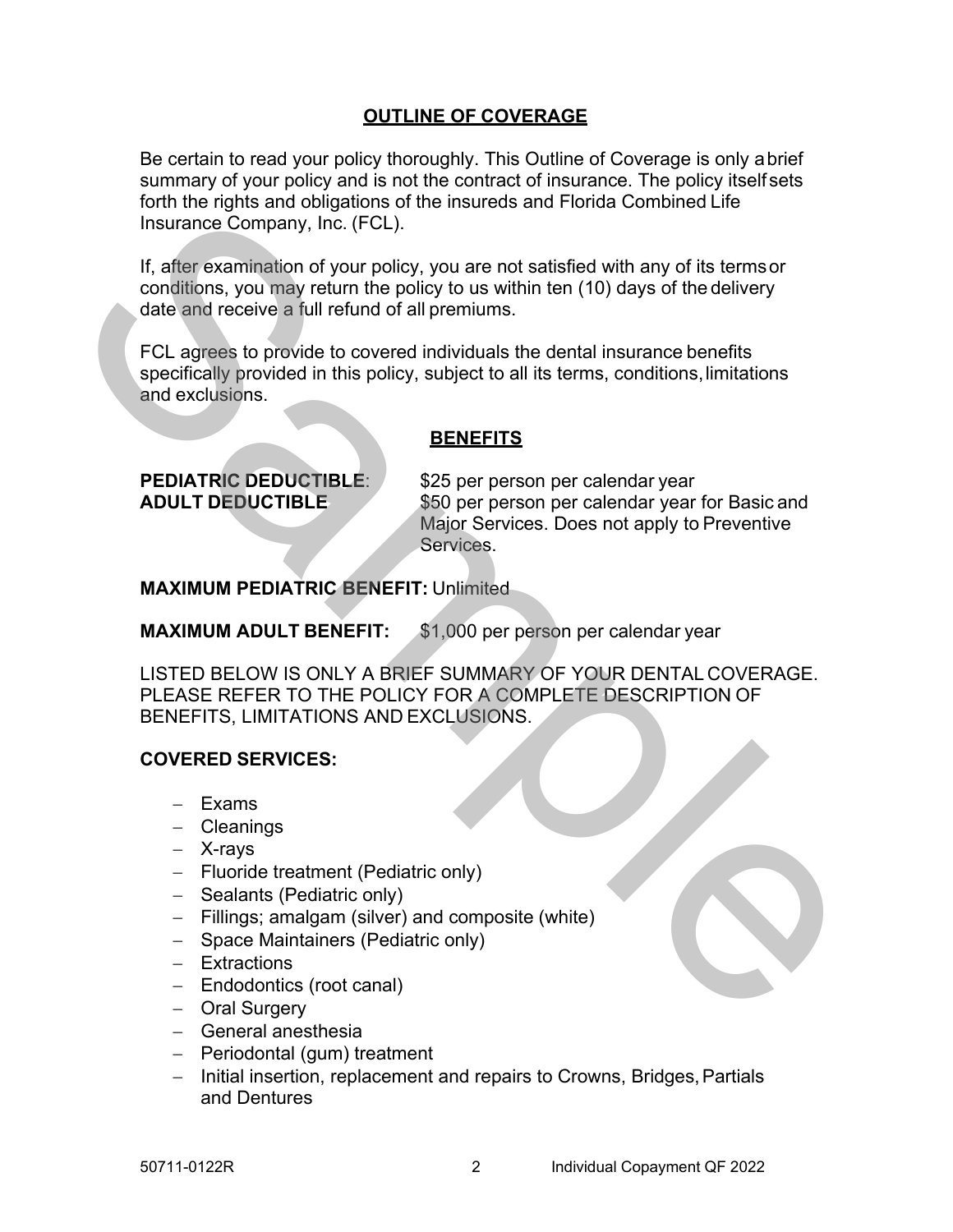### **LIMITATIONS:**

- − 6 month waiting period for Adult Basic services
- − 6 month waiting period for Adult Major services
- − Two per year Exams, Cleanings (routine or periodontal), pediatric fluoride treatment
- − One per year Bitewing x-rays Adult
- − Two per year Bitewing x-rays Pediatric
- − One per 24 months Periodontal Scaling
- − One per 60 months Complete mouth or Panoramic x-rays
- − Periodontal Services limited to age 18 or older

### **EXCLUSIONS:**

- effective date of coverage − Charges for replacement of any teeth missing prior to an insured's
- − Services or supplies which are not medically necessary
- − Services provided by a family member
- − Cosmetic services
- − Charges for broken appointments
- − Services related to treatment of temporomandibular joint (TMJ)
- − Services for which the insured incurs no charge
- − Procedures necessary to alter vertical dimension
- − Local anesthesia billed separately
- − Any service payable under a Covered Person's health policy
- − Services not listed in this policy
- − Charges for a more expensive service
- − Services rendered before effective date of coverage or after termination of coverage, except as provided under "Extension of Benefits" Therefore teaching the state than the state of the control except the control control control of the periodic one periodic controls. Periodical Services limited to age 18 or older the Periodic Services limited to age 18 or
	- − Charges for sterilization
	- − Denture replacement necessary due to loss or theft
	- − Duplicate or temporary denture, crown or bridge
	- − Labial Veneers
	- − General anesthesia and intravenous sedation for patient management
	- − Charges for nitrous oxide
	- − Prescribed drugs or premedication
	- − Charge for oral hygiene or diet instruction
	- − Cosmetic Pediatric Orthodontia Services
	- − Orthodontia Services for adult

 **COPAYMENT:** The copayment is the amount that you pay directly to your participating dentist at the time of service. You will pay only the specified copayment for the procedure performed, plus any applicable deductibles that may apply. The out of network benefits are a percentage of the in-networkFCL allowance.